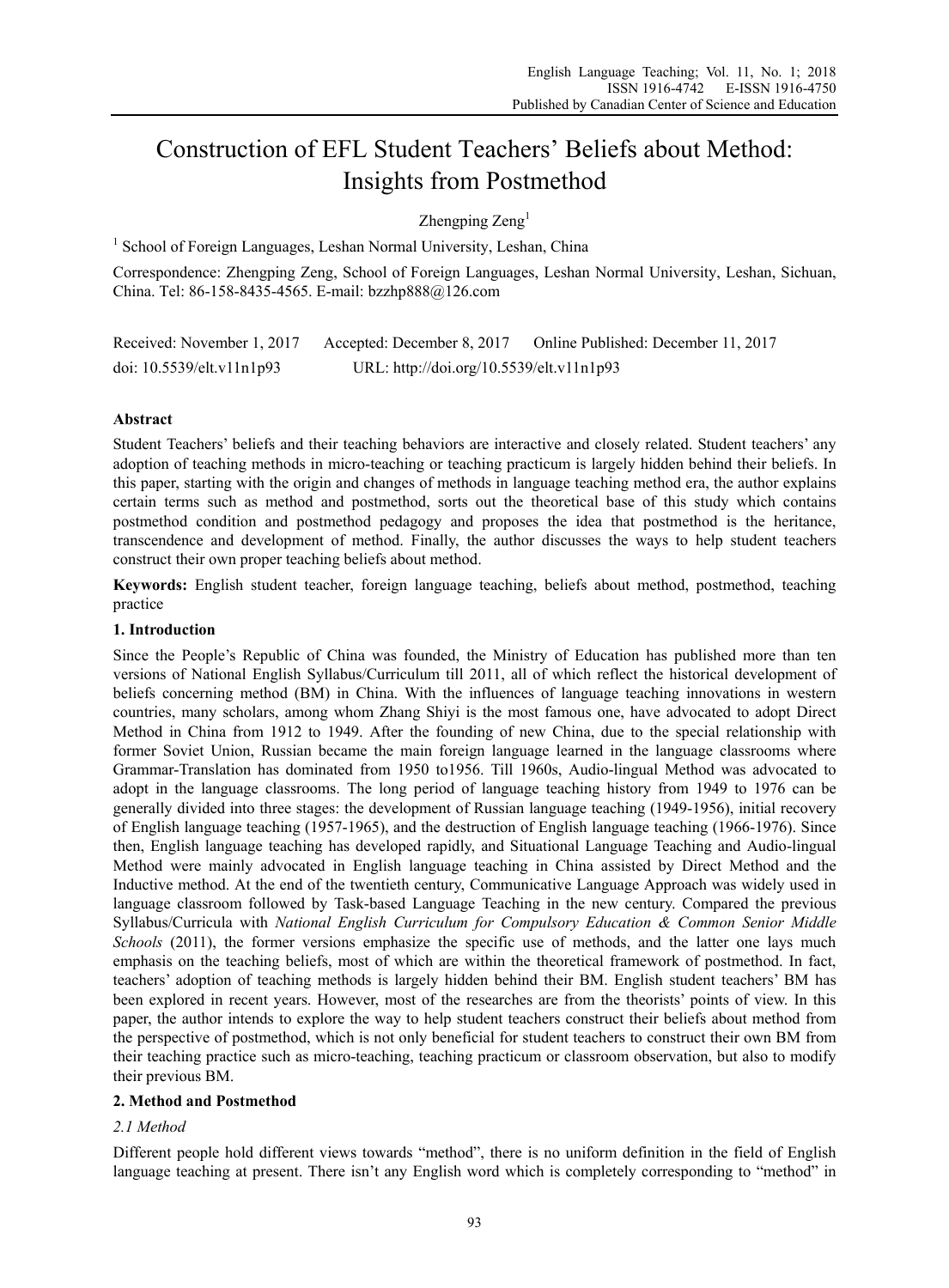Chinese. The Modern Chinese Dictionary (Chinese Academy of Social Science, 2005) defines "method" as "The way, procedure used to solve issues of thoughts, speeches and actions, etc." "Method" in English usually refers to method, approach or technique.

Obviously, the three conceptions are easily confused. A three-level method (approach, method and technique) identified by Anthony (1963) clarifies the confusion (See Figure 1). Approach is a set of correlative assumptions dealing with the nature of language teaching and learning. An approach is axiomatic. Method is an overall plan for the orderly presentation of language material, no part of which contradicts, and all of which is based upon the selected approach. A method is procedural. Technique is implemental-that which actually takes place in a classroom. It is a particular trick, stratagem, or contrivance used to accomplish an immediate object. Techniques must be consistent with a method, and therefore in harmony with an approach as well. In other words, different approaches and methods lead to different techniques.



Figure 1. Levels of method

Following Anthony, Jack Richards and Theodore Rodgers (1982: 153-68) reconceptualized "method", and proposed that "method" is made up of three levels "approach, design and procedure", which are represented by "approach, method and technique" respectively. Method is only a concept of upper describing the three levels "approach, design and procedure" (See Figure 2). An approach defines assumptions, beliefs, and theories about the nature of language and languages learning. Designs specify the relationship of the theories to classroom materials and activities. Procedures are the techniques and practices derived from one's approach and design.



Figure 2. Three levels "approach, design and procedure"

## *2.2 Postmethod*

At the end of 1980s, with criticism on the concept of method itself in the field of language teaching, Kumaravadivelu (1994: 29) first proposes the concept of postmethod, and redefines "method" as "consists of a single set of theoretical principles derived from feeder disciplines and a single set of classroom procedures directed at classroom teachers. The disciplines can be linguistics, psychology and sociolinguistics, etc., and we can use our own teaching procedures derived from our own teaching experience." As to postmethod, he regards it as a concept which signifies a search for an alternative to method rather than an alternative method. Postmethod is not one real teaching method, but a pedagogy which involves teaching strategy, teaching material, curriculum assessment and politics, history and personal experiences influencing foreign language learning.

## **3. Brief Introduction of Postmethod Theory**

## *3.1 Postmethod Condition*

Laying a solid foundation of postmethod pedagogy, postmethod condition includes three interrelated attributes. First, postmethod condition signifies a search for "alternative methods" rather than "alternative to methods" (Kumaravadivelu, 1994). While alternative methods are primarily products of top-down processes, alternatives to methods are mainly products of bottom-down processes (Kumaravadivelu, 2003). Products of top-down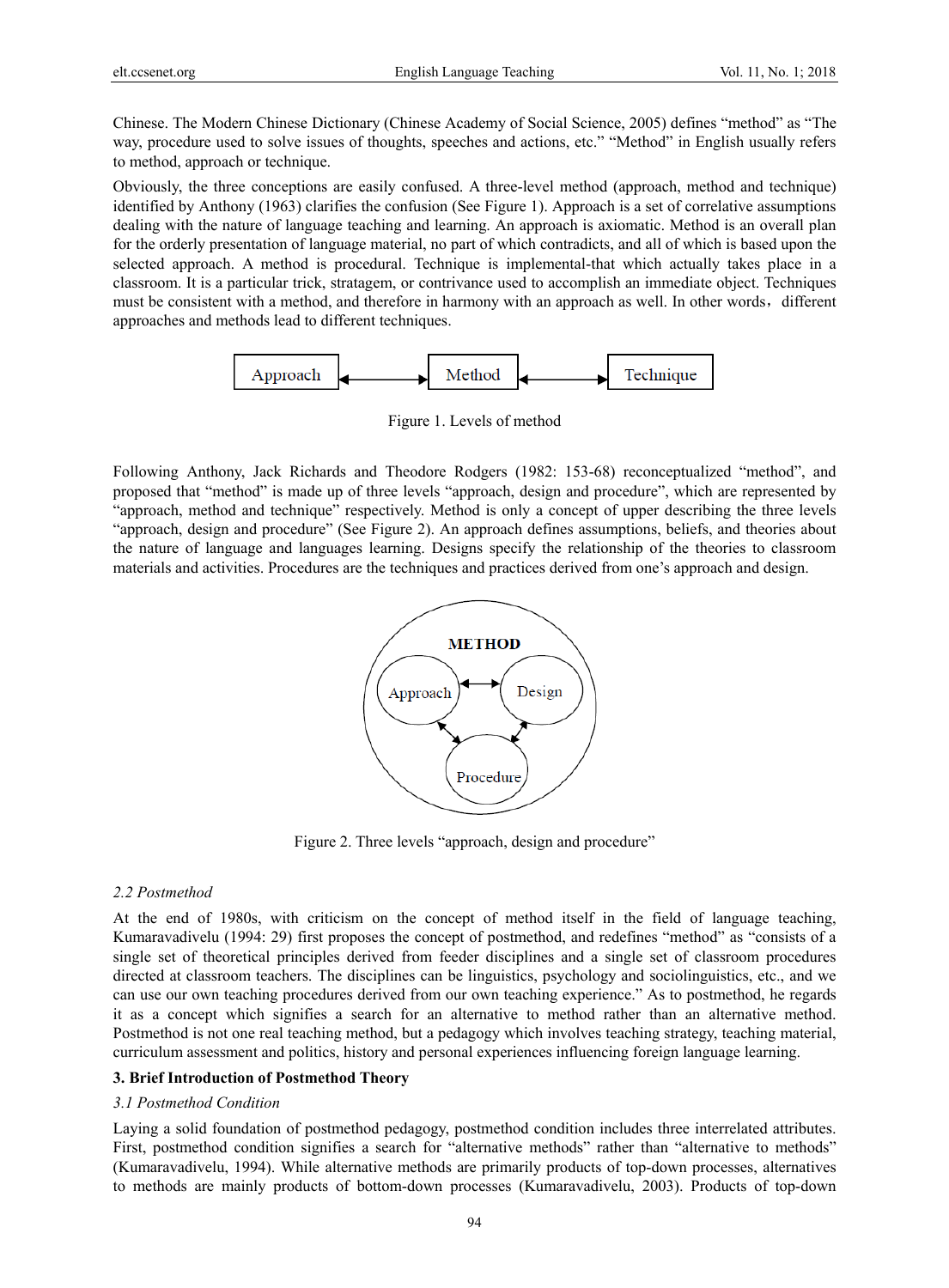processes usually refer to theories constructed by theorists based on one or more theories, while products of bottom-down processes are the theories created by practitioners. On condition that "method" gives theorists the right to construct professional theories of pedagogy, the postmethod condition gives practitioners the authority to construct their personal theories of practice. Hunt (1980) also holds the view, "Whether implicit or explicit, theories of teaching and learning should be based on classroom experience: practice into theory". Palmer (1997) states: "Good teaching cannot be reduced to technique; good teaching comes from the identity and integrity of the teacher".

Theory is normally separated from practice, and practitioners are isolated from theorists. Then, the relationship between theorizers and practitioners should be refigured. What practitioners do is to construct their personal theories of practice based on the classroom experiences. Anyhow, to bridge the gap between the researchers and the practitioners is of great importance. Fitzgerald (2003) points out, theory and practice should inform each other, that is, theory should inform practice; it is also undoubtedly the case that practice should inform theory.

Secondly, postmethod condition signifies teacher autonomy (Kumaravadivelu, 1994). Autonomy implies a general idea that the individual should "freely direct the course of his or her own life" (Young, 1986). As to teacher autonomy, there is not a uniform definition at present. MacGrath (1995) defines it as capacity to self-direct one's teaching, Benson (2000) defines it as freedom to self-direct one's teaching and Smith (2003) argues that the concept of teacher autonomy has different dimensions as professional action or development (qtd. in Lamb, Terry, et al., 2008)(See Table 1).

| In relation to professional action:        |                                                                                                      |  |
|--------------------------------------------|------------------------------------------------------------------------------------------------------|--|
| A. Self-directed professional action       | i.e. 'self-directed teaching'                                                                        |  |
| B. Capacity for self-directed professional | i.e. 'teacher autonomy (capacity to                                                                  |  |
| action                                     | self-direct one's teaching)'                                                                         |  |
| C. Freedom from control over professional  | i.e. 'teacher autonomy (freedom to                                                                   |  |
| action                                     | self-direct one's teaching)'                                                                         |  |
| In relation to professional development:   |                                                                                                      |  |
| A. Self-directed professional              | i.e. 'self-directed teacher-learning'                                                                |  |
| development                                |                                                                                                      |  |
| B. Capacity for self-directed professional | 'teacher-learner<br><i>(capacity)</i><br>autonomy<br>1.e.<br>to                                      |  |
| development                                | self-direct one's learning as a teacher)'                                                            |  |
| C. Freedom from control over               | 'teacher-learner<br>(freedom)<br>autonomy<br>i.e.<br>to<br>self-direct one's learning as a teacher)' |  |
| professional development                   |                                                                                                      |  |

Table 1. Dimensions of teacher autonomy

The conventional concept of 'method' typically prescribes teachers what and how to teach, and there is often little room for the teacher's own personal initiative and teaching style (Richards & Rodgers, 2008). However, the postmethod condition recognizes the teacher's potential to know not only how to teach but also know how to act autonomously within the academic and administrative constraints imposed by institutions, curricula, and textbooks (Kumaravadivelu, 2003).

The third attribute of postmethod condition is principled pragmatism (Kumaravadivelu, 1994). Principled pragmatism means that attitudes and actions are influenced by practical day-to-day consequences (Wenger, 2007). According to Widdowson (1990), the relationship between theory and practice, ideas and their actualization, can only be realized within the domain of application, that is, through the immediate activity of teaching. Thus, principled pragmatism focuses on how teachers shape and manage the process of specific English language learning as a result of self-reflection and critical assessment. Conducting classroom observation, writing journals and peer consultation are good ways to reflect and evaluate teaching.

As Kumaravadivelu (1994) points out, one of the ways in which teachers can follow principled pragmatism is to develop a sense of plausibility. A sense of plausibility (Prabhu, 1990) is "teachers" subjective understanding of the teaching they do. Teachers need to operate with some personal conceptualization of how their teaching leads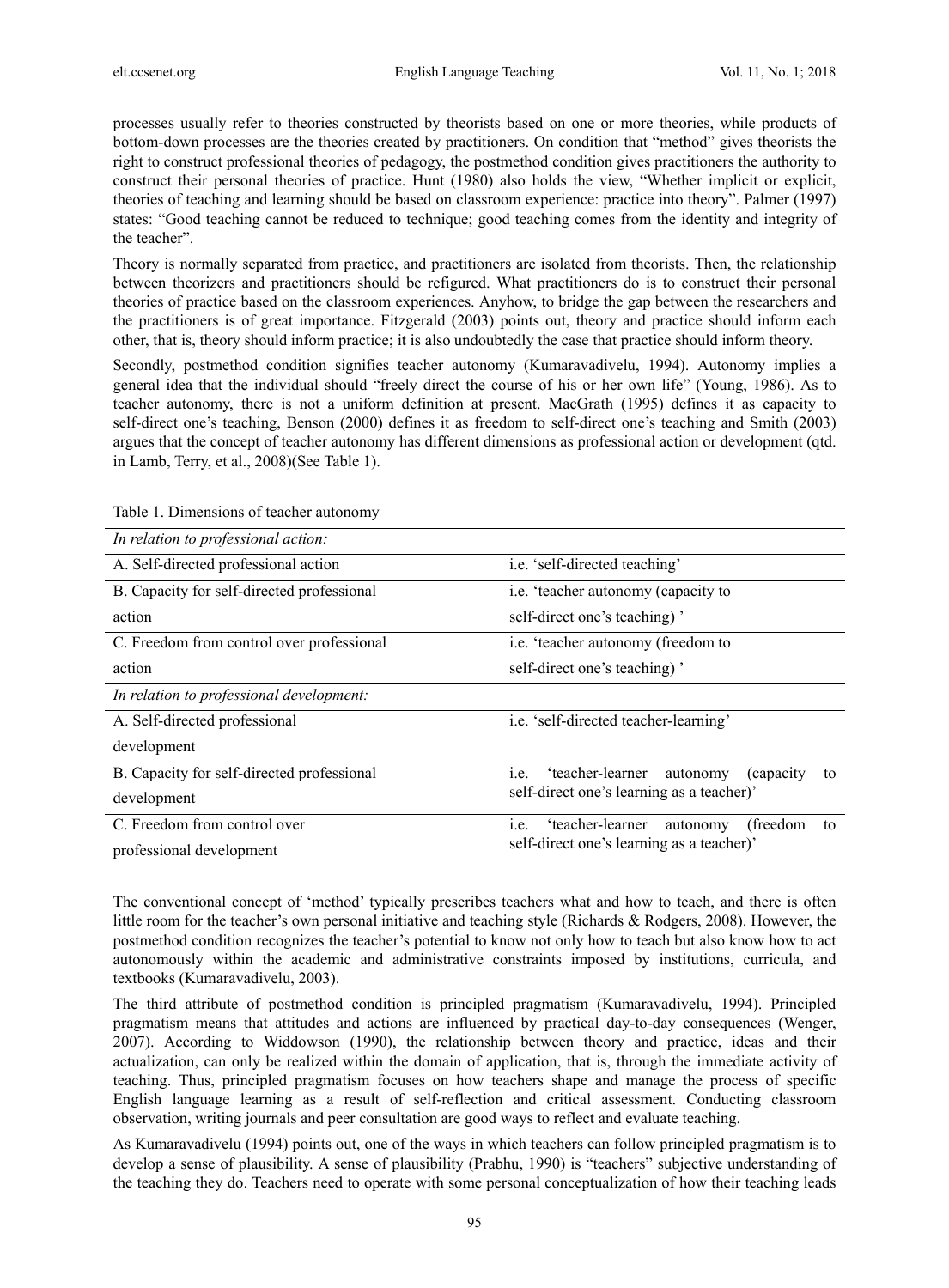to desired learning". In addition, such subjective understanding of language teaching is often derived from our own experiences as teachers or learners.

The above three attributes of postmethod condition lay a solid foundation on the construction of the three parameters of postmethod pedagogy.

## *3.2 Postmethod Pedagogy*

Based on postmethod condition, Kumaravadivelu proposes postmethod pedagogy which is a three-dimensional system composed of parameters of particularity, practicality and possibility. The first parameter of postmethod pedagogy is the pedagogy of particularity. That is to say, language pedagogy must be sensitive to a particular group of teachers teaching a particular group of learners pursing a particular set of goals within a particular institutional context embedded in a particular sociocultural milieu (Kumaravadivelu, 2001). Context, which has been neglected in previous methodologies, is the crucial aspect of language pedagogy. The key aspects of the context are students' learning needs, wants, styles, strategies, as well as the coursebook, local conditions, the classroom culture, school culture, national culture, and so on (Bax, 2003). Compared with methods and approaches, context has the priority. Only when analyzing and understanding the contexts carefully and systematically can teachers utilize teaching methods and approaches automatically.

The pedagogy of practicality, the second parameter of postmethod pedagogy, pertains to a much large issue that has a direct impact on the practice of classroom teaching, namely, the relationship between theory and practice (Kumaravadivelu, 2001). The theory and practice are not simply the guiding and being guided relations, they mutually inform. A pedagogy of practicality, as Kumaravadivelu (1999) visualizes it, seeks to overcome some of the deficiencies inherent in the theory-versus-practice, theorists' theory versus teachers' theory dichotomies by encouraging and enabling teachers themselves to theorize from their practice and practice what they theorize. That is, the pedagogy of practicality aims for the teacher to construct a theory of practice.

The third parameter of postmethod pedagogy is the pedagogy of possibility. First, this parameter is regarded with students' and teachers' subject positions—class, gender, race, ethnicity, and the experiences that they bring to the pedagogical settings (Kumaravadivelu, 2001). The past experiences which tend to influence ESL/EFL learning/teaching could be shaped not only by learning/teaching environment but also social, political and economical environment. Secondly, this parameter is concerned with individual identity. Language education is a process in which participants seek for and construct their own identity. As Wendon (1987) indicates it, "Language is the place where our sense of ourselves, our subjectivity, is constructed". Thus, teachers and learners' identity should be preserved and protected in the classroom. Thirdly, language teachers can ill afford to ignore the social cultural reality that influences identity formation in the classroom, and nor can they afford to separate the linguistic need from the social needs (Kumaravadivelu, 2001).

From all above, the three parameters of postmethod pedagogy are interrelated, interacted, and interweaved, and their boundaries are blurred. As the following figure shows, the characters of these parameters overlap (See Figure 3).



Figure 3. Parameters of postmethod pedagogy (Kumaravadivelu, 2003)

#### **4. Implications for EFL Teacher Education**

#### *4.1 EFL/ESL Teaching Methods/Approaches Training*

It is important to train the student teachers specific methods constructed in method era. Although we are in the postmethod era, method and postmethod do not conflict. Postmethod is just an alternative to method. Knowledge of methods is crucial to the development and growth of student teachers. Training of the techniques and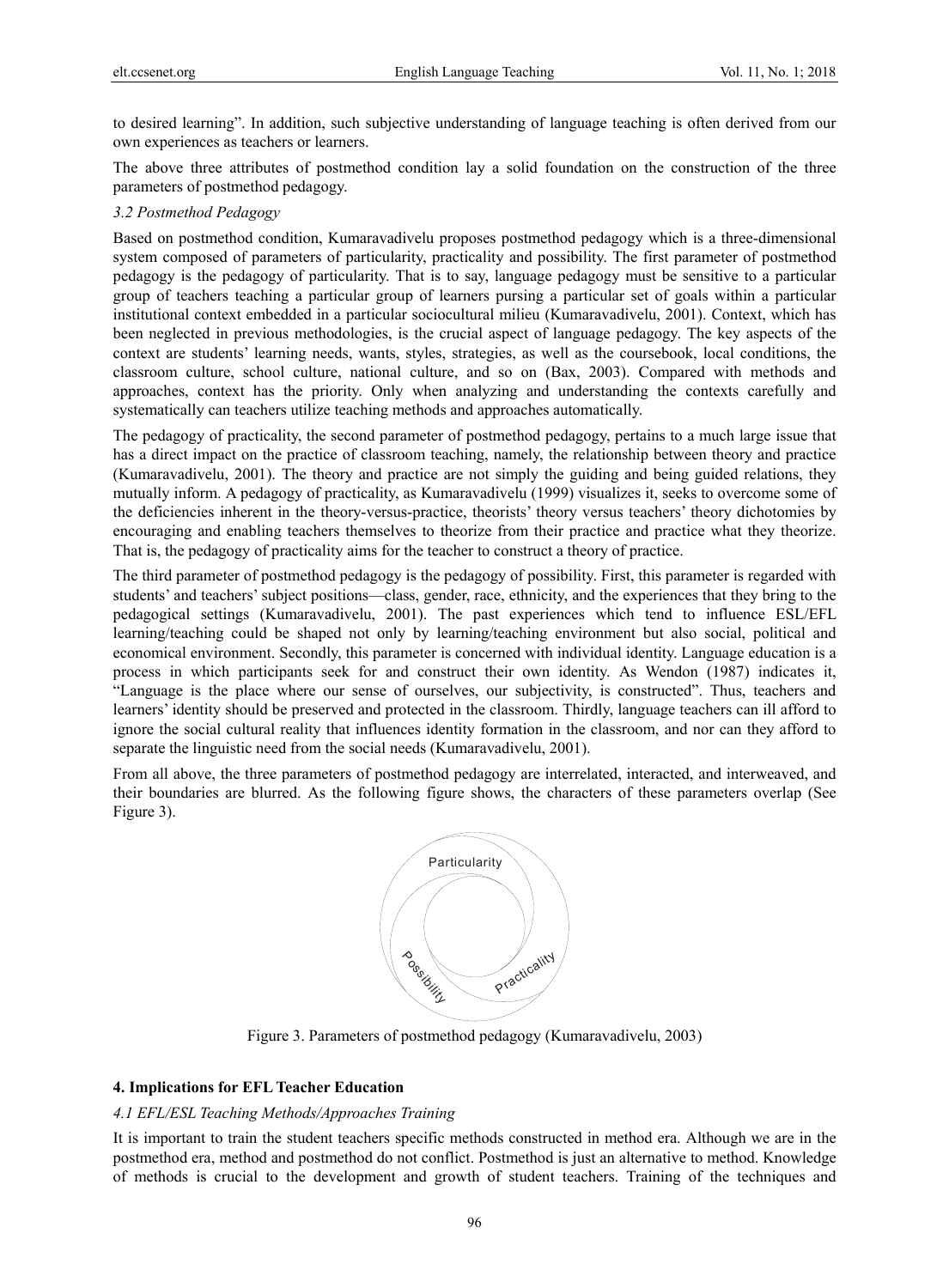procedures of a specific method is probably essential for student teachers' entrance into teaching, because it provides them with the confidence they will need to face learners and it provides techniques and strategies for presenting lessons (Richards, 2001). As Adamson (2004) mentions, methods are still useful props for teachers in constructing their own pedagogy. Ancker (2001) says, "I would not want to impose a method on anybody, but it seems to me the more methods we have, the more we see the variety of human experience, the more we have a bigger palette from which to paint our picture. We have more choices".

During the training of methods, we should change the transmission model of training as experts' lectures. According to the belief "theorizing from practice" in the theory of postmethod, we can train the student teachers based on teachers' own classroom experiences.

When training teachers the specific methods, it is unnecessary for us to argue what is the best method. Every method has its own advantages. What student teachers should do in their teaching practice is to select different methods based in the light of different learners, teaching objectives and learning stages. While selecting the methods, the student teacher should take these elements into consideration. For example, we can use the TPR more while teaching the first year middle school students differently from the third year middle school students, as the potential for losing face becomes greater the older the learners get (Harmer, 1998). Besides, student teachers should select methods in light of their own features. Otherwise, it will lead to Dongshixiaopin.

# *4.2 Prerequisites of Implementing the Postmethod Theory*

The author argues that there are at least four prerequisites for the student teachers to implement postmethod theory in their classrooms. First, teaching experience is the precondition for implementing postmethod beliefs. The postmethod theory has many advantages. However, its philosophy is too idealistic and abstract. It is hard for the student teachers to grasp. To better carry out the language beliefs, a great amount of practical experiences are and fundamental and necessary, and the application of these beliefs contributes to a great deal of micro teaching practice, teaching practicum or classroom observation.

Secondly, understanding various methods or approaches is the basis of implementation of postmethod beliefs. The postmethod theory provides us an alternative to method, and relevant researches reveal that the student teachers lack the knowledge of methodology, that is, they are not familiar with the alternative methods. To better search for an alternative to method, student teachers should understand some alternative methods which are created by the theorists based on some language (learning) theories. Knowing some knowledge of methodologies will help them to form their own teaching beliefs.

Thirdly, constructing appropriate beliefs about methods is the guarantee of implementation of postmethod beliefs. Postmethod is a great challenge to most of student teachers. They might not know how to apply the beliefs although they often consider the theory or teaching beliefs are important. Only when they have the right beliefs about methods can they understand the real significance of the postmethod theory. Thus, an appropriate belief about methods is the key point to better put the beliefs into practice.

At last, the context-based research is a key step to ensure the successful implementation of postmethod beliefs. Context-based research is the research activity in which student teachers use some research methods to find out the solutions to the main problems and practical needs in their teaching. During the context-based research, student teachers can do some applied research or action research to practice the postmethod beliefs. The lesson example, which can be used to analyze the appliance of postmethod beliefs, is a good choice.

## *4.3 A Training Model for Beliefs about Methods (BM)*

The author argues that it is very difficult for student teachers to construct their own teacher beliefs about methods (BM). So it is necessary to help student teachers establish proper BM in the teacher training courses. To achieve this goal, we can use lesson examples. After listening to the lesson example, teachers can be instructed to judge whether the selection or usage of certain method is appropriate, to reflect their teaching behaviors, teaching strategy and BM. And then, modify the used method to get a better one. Finally, their own teaching BM can be formed. The training model (See Figure 3) shows how to help student teacher to build their own teaching BM.

The dimension affecting the formation of BM is not simply the method itself; it contains many other elements such as the teachers' roles, the learners' roles, ELT Pedagogy. Richards and Rodgers say that method is a way of teaching a language which is based on systematic principles and procedures (2001). The systematic principles and procedures have been developed from different views of the nature of language, the nature of language learning, goals in teaching, the teachers' roles, the learners' roles, etc.

"Method" in "Teacher Beliefs about Methods" is at the level of methodology which relates to beliefs themselves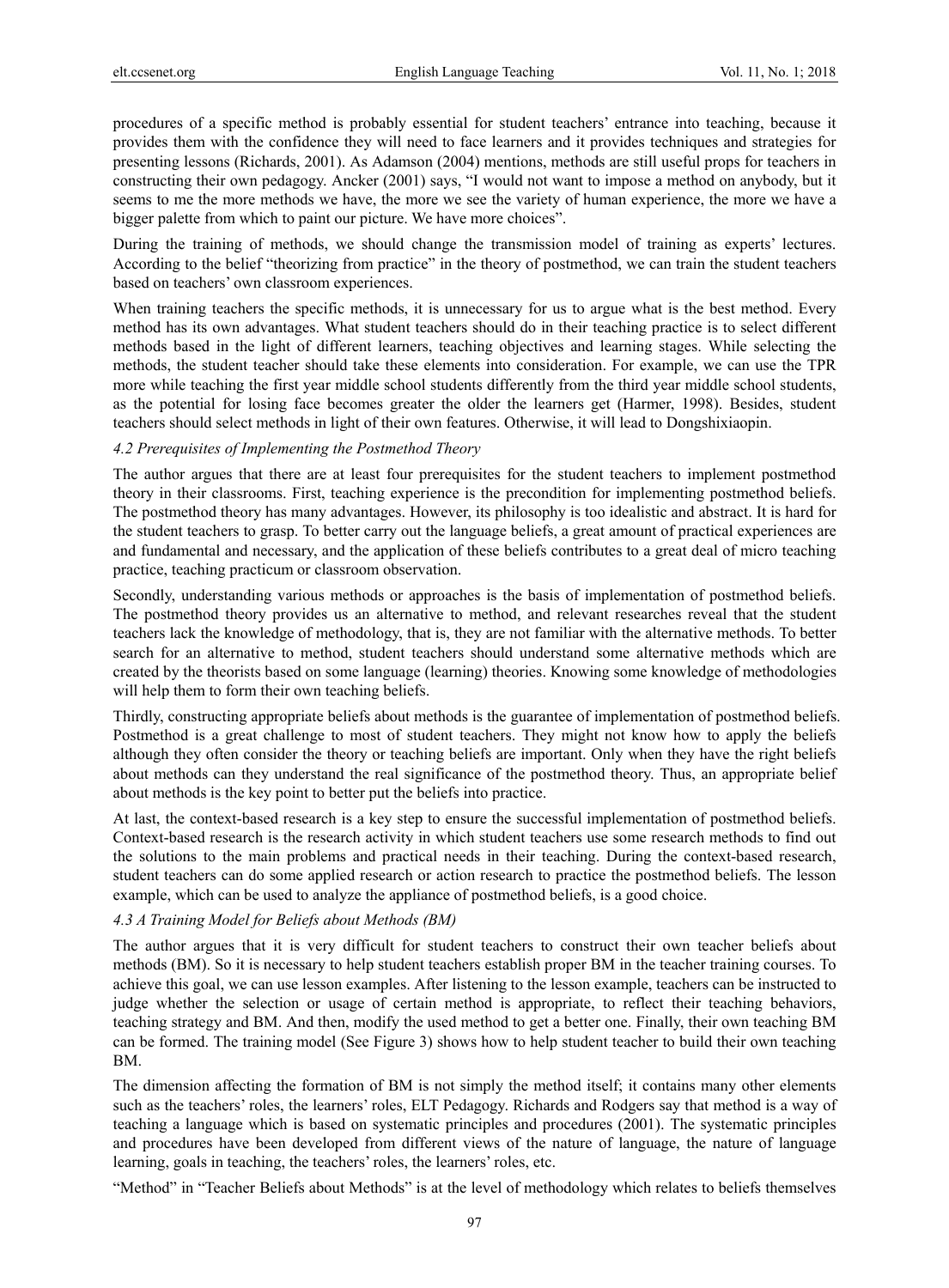(ditto). It is not at the level of method, approach, technique or skill. Teacher beliefs about methods determine the implementation of the classroom teaching. Figure 4 shows that there are four main ways student teachers can follow to form appropriate BM: learning knowledge about teaching skills, critical reflection, action research, and theorizing from practice. Besides, all the ways can be used to minimize the discrepancy between what student teachers believe and the ways they act in the classrooms.



Figure 4. A training model for beliefs about method

#### **5. Conclusion**

When it comes to "method", what occur to student teacher's mind is the techniques she/he uses in the classroom. Based on the analysis of "method", the meaning of the term in a student teacher's mind is much different from that in a theorist's mind. The method created by theorists is a one-size-fits-all, cookie-cutter approach and can't meet different needs, situations of language teaching. One limitation of the very concept of "method" itself is that "method" neglects various complicated factors in language teaching such as society, politics, teacher's needs, student's needs, and culture and so on. On the contrary, postmethod greatly concerns about the above factors which have great influences on English language teaching and learning. Postmethod provides another alternative to methods, it provides us useful inspirations for student teachers, especially when they feel confused or at a loss towards the current popular complicated teaching methods. So it also empowers student teachers to theorize from their practice, and to be more autonomous. This research offers teacher educators the ways to help student teachers build their own teacher beliefs about methods.

#### **Acknowledgements**

The author would like to thank the Editor and the anonymous referees for their valuable and helpful suggestions. This research is financed by the Research Projects of Education Department of Sichuan Province (No.17SB0172).

## **References**

Ancker, W. P. (2001). The joy of watching others learn: An interview with Diane Larsen- Freeman. *Forum, 39*(4), 2-9.

- Anthony, E. (1963). Approach, method and technique. *English Language Teaching, 17*, 63-67. https://doi.org/10.1093/elt/XVII.2.63
- Bax, S. (2003). The end of CLT: a context approach to language teaching. *ELT Journal, 57*(3), 278-296. https://doi.org/10.1093/elt/57.3.278
- Chinese Academy of Social Science. (2005). *The Contemporary Chinese Dictionary*. Beijing: The Commercial Press.

Fitzgerald. B. (2003). Informing Each Other: Bridging the Gap between Researcher and Practitioners. *Informing*